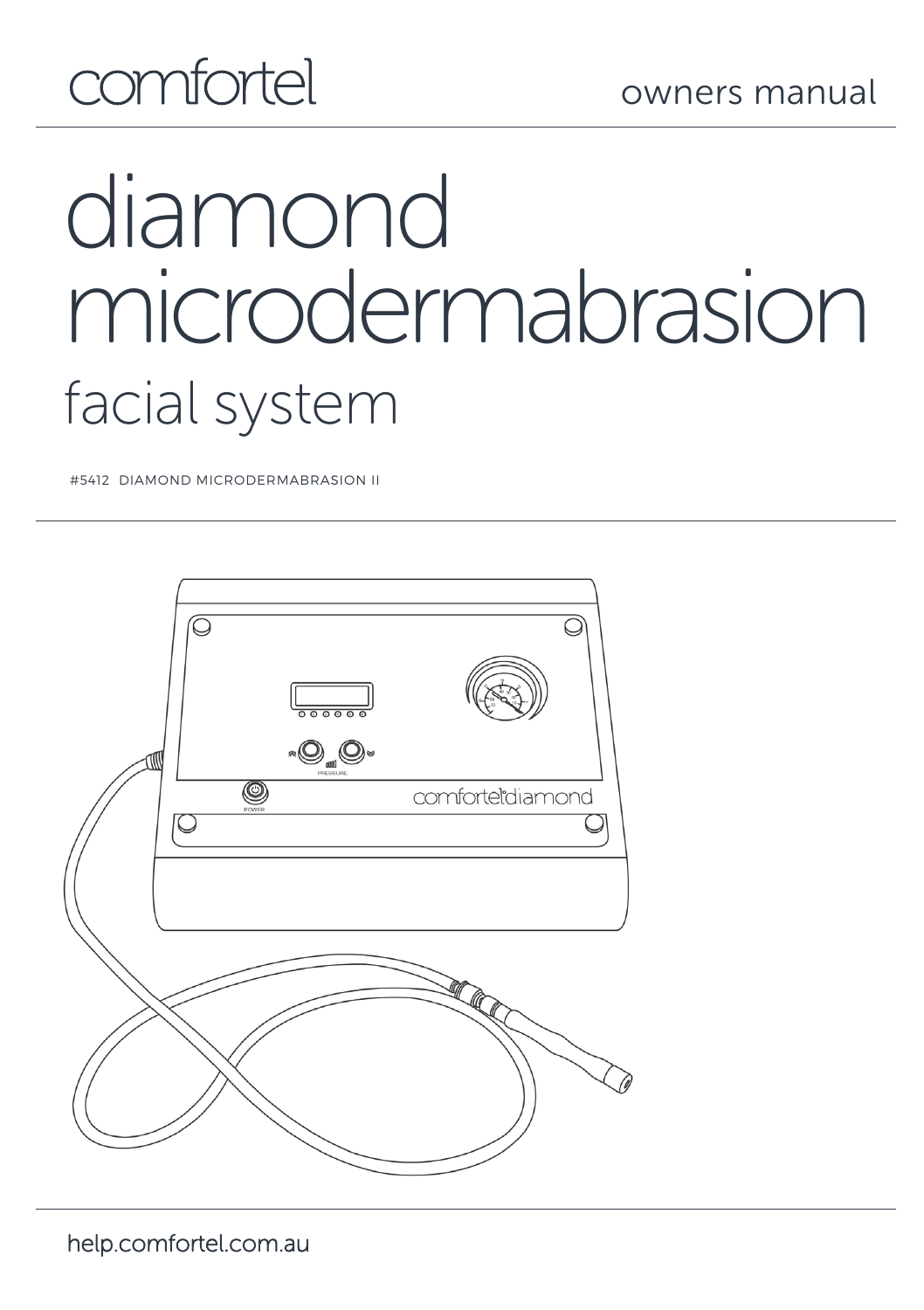#### GENERAL SAFETY

- 1. Read carefully and keep these instructions in a safe place.
- 2. Use this product only for its intended function and do not use attachments not recommended by the manufacturer.
- 3. Do not use outdoors.

#### ELECTRICAL APPLIANCES

- 1. All GPO's must be installed by a qualified Electrician in accordance with local electrical standards.
- 2. DO NOT allow children to operate this product.
- 3. Turn the power off and remove the plug when not in use or when cleaning.
- 4. Do not let the power cord get damaged in any way.
- 5. Keep the power cord away from heat sources.
- 6. Do not use an extension cord unless the cord complies with local electrical safety standards.
- 7. Periodically inspect the power cord for signs of damage.
- 8. Do not operate any electrical item with a damaged power cord.

## GET STARTED

#### DIAMOND MICRODERMABRASION II

facial system

The Diamond Microdermabrasion system uses a combination of vacuum suction and diamond encrusted tips to lightly abrade the skin surface. This produces a deep-cleaning, smoothing and polishing effect on the skin and can be used to improve conditions such as acne, comedones, dull and devitalised skin, scarring, fine lines and wrinkles, pigmentation problems, enlarged pores and uneven skin texture. The suction also stimulates the circulation and lymphatic function of the skin, resulting in a fresh "glowing" appearance.

#### PARTS

- 1. Power cord
- 2. Power cord connection
- 3. Vacuum tube connection
- 4. Vacuum tube
- 5. Wand
- 6. Power ON/OFF button
- 7. Display screen
- (displays vacuum intensity settings)
- 8. Vacuum intensity adjustment buttons
- 9. Vacuum gauge
- 10. Diamond tips (2 sizes, 5 grits)
- 11. Filter

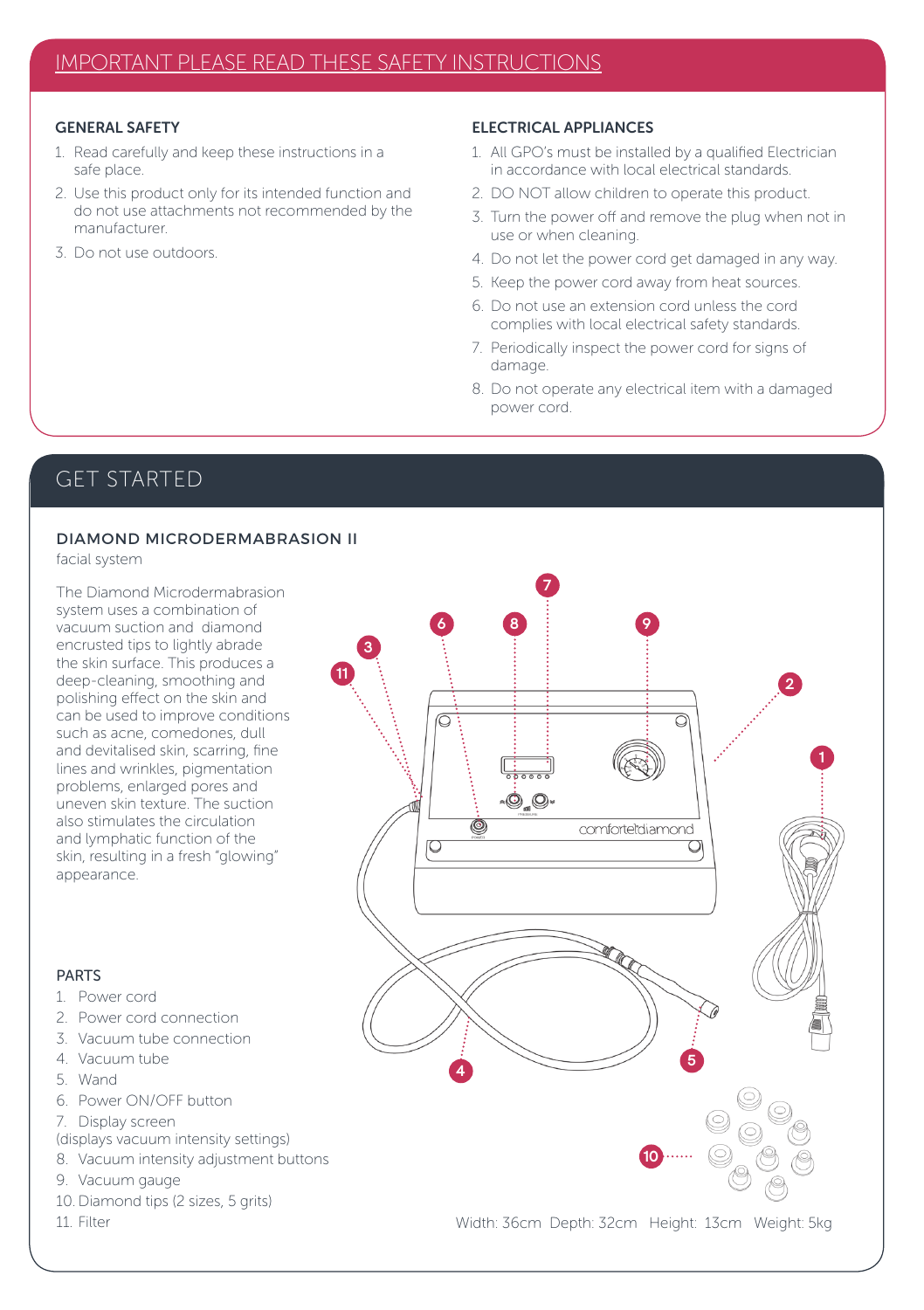## PRECAUTIONS

- 1. Always support the skin tissue with your other hand to avoid excessive friction and over-stretching the skin.
- 2. Do not apply excessive vacuum suction or hold the tip in one place for too long. This can cause bruising or capillary damage.
- 3. The use of excessive suction, friction and/or abrasion can cause grazing and injury to the skin.
- 4. Be very careful administering any peels or other product treatments directly after microdermabrasion. The abrasion of the skin surface can result in deeper penetration of product ingredients, potentially causing adverse reactions.
- 5. Clients who have had recent surgery or other cosmetic procedures like peels, laser etc may be very sensitive. Treat them with caution and if in doubt, consult their treatment provider.
- 6. Do not perform microdermabrasion inside the eye contour area.
- 7. The daily use of a broad-spectrum sun screen is recommended after any series of microdermabrasion (or peeling) treatments

## OPERATION: MAIN CONTROL PANEL

- 1. Power On/Off button
- 2. Vacuum intensity display (Level 1 8)
- 3. Vacuum intensity down
- 4. Vacuum intensity up
- 5. Pressure gauge

DIAGRAM A





## CAUTION: DO NOT USE IF FLEXIBLE CORD IS DAMAGED

ANY REPAIRS TO THIS UNIT MUST BE CONDUCTED BY A QUALIFIED ELECTRICIAN. TO REPAIR FLEXIBLE CORD, USE TWO CORE SHEATHED CABLE ONLY.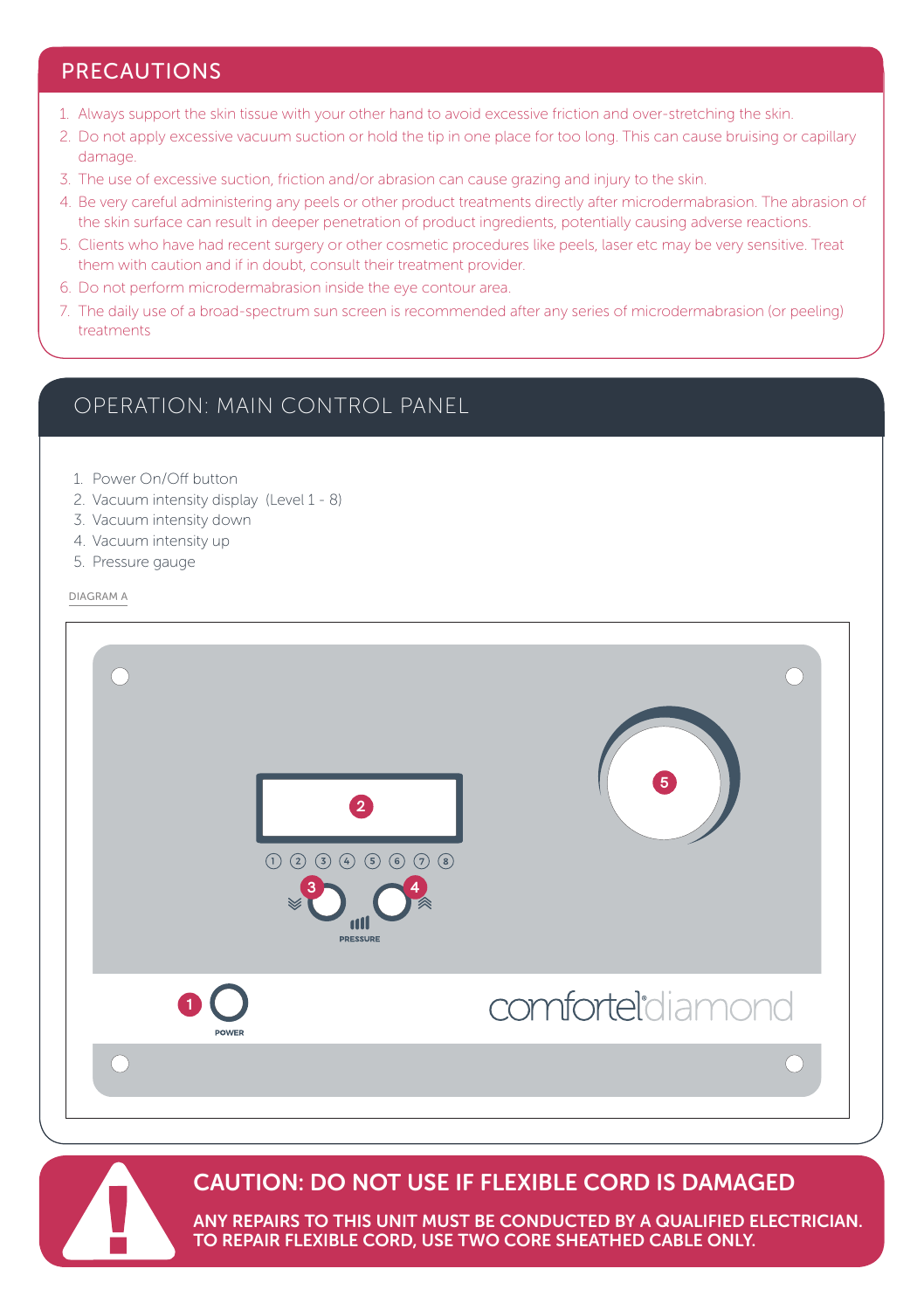## ASSEMBLY & OPERATION

#### SET UP AND OPERATING INSTRUCTIONS

- 1. Place the Diamond Microdermabrasion system on a stable trolley or benchtop.
- 2. Unscrew vacuum tube connection point (shown in Diagram B) and insert a filter into the cavity (see Diagram C). Replace the connection point and screw firmly into place.
- 3. Connect the vacuum tube to the connection point.
- 4. Attach the power cord to the power cord connection on the right side of the unit and connect cord to wall socket. Turn power on at wall socket.
- 5. Connect a wand to the free end of the vacuum tube.
- 6. Select the desired size and grit from the diamond tips.
- 7. Screw the diamond tip onto the wand end.
- 8. Press the Power ON/OFF button. The screen will illuminate and vacuum will start immediately.

9. The level of suction (levels 1 – 8, with 8 being strongest) may be adjusted as desired using the Intensity adjustment buttons .

#### DIAGRAM B

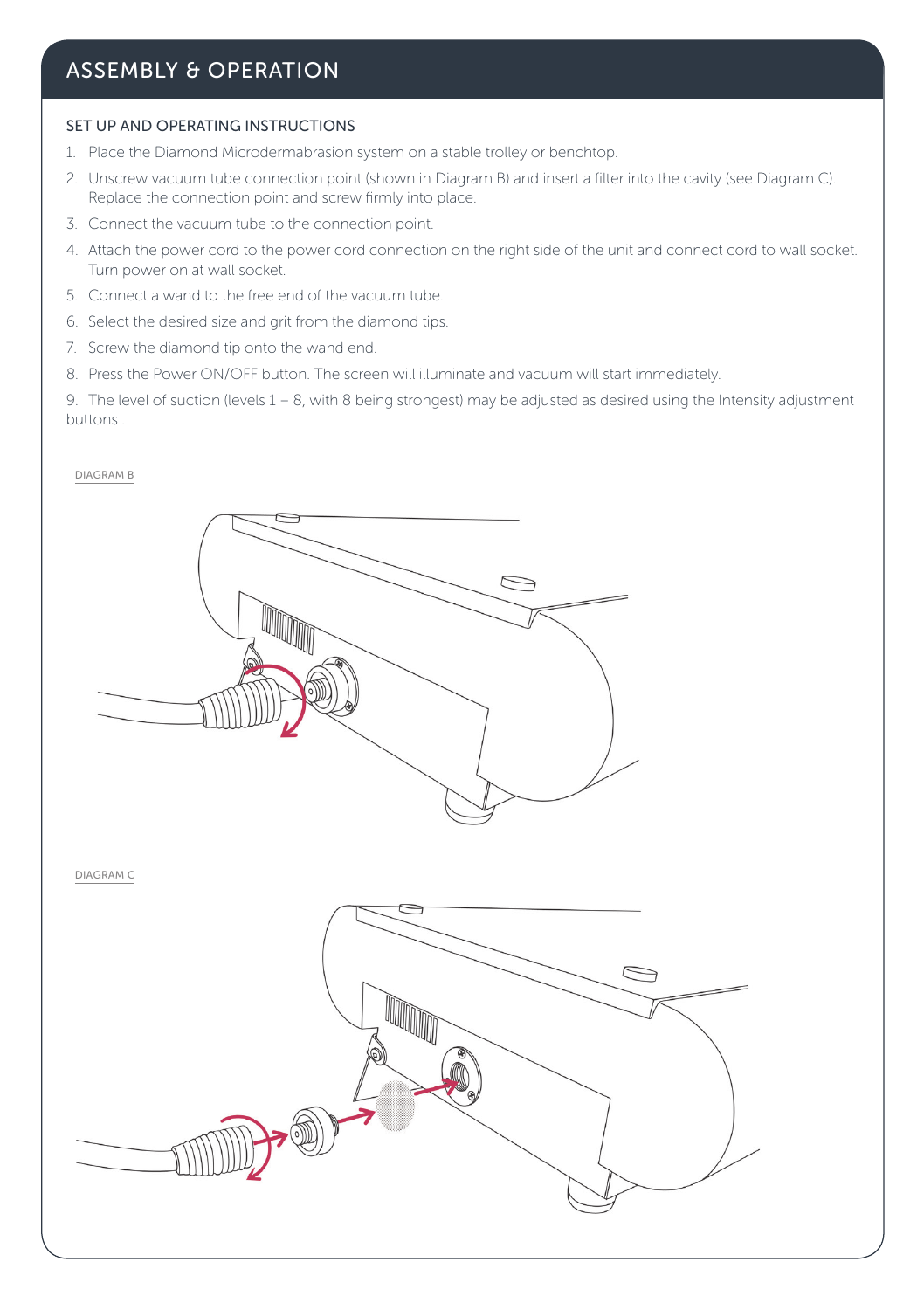## CLEANING & MAINTENANCE

#### CLEANING

Microdermabrasion is an extremely popular skin treatment. People undergo this procedure to remove impurities and fine lines and wrinkles from facial skin. The treatment is particularly effective on skin that has small bumps or blackheads. The process works by applying vacuum suction and abrasive particles (Diamond or Crystal) over the skin, which serve to remove some of the upper layers of the epidermis.

The dead skin cells, which end up inside the different parts of the microdermabrasion machine, make the hygiene of these gadgets extremely critical. The most important element that requires cleaning is the dermabrasion tip, as the dead cells usually accumulate inside this tiny component. All skin-care professionals and casual home users need to learn how to properly clean and sterilize dermabrasion applicators before re-using them.

1. Change the filter regularly. Build-up of debris inside the filter will affect the suction and may cause damage inside the unit.

2. Diamond heads MUST be sterilized after each treatment, before being re-used. Washing with soap and water only is NOT an adequate method of cleaning the tips before re-use, and may result in cross-contamination. We recommend initial cleaning with an alkaline detergent, water and a small bristle brush (to remove skin debris from the tips), followed by either autoclave or chemical sterilization.

3. The external surfaces of the unit may be wiped over with a soft cleaning cloth and warm soapy water or a mild non-abrasive surface cleaning agent.

4. Should any faults or problems occur, do not attempt to fix them yourself. Repairs should only be made by an approved electrical repairer. For any maintenance issues, contact your distributor.

5. Replacement parts: Extra filters, wands, diamond tips and suction tubes are available.



#### GENERAL MAINTENANCE

A periodic inspection of all components and fasteners should be made to ensure that your product is structurally intact and functioning properly.

Damaged and broken parts should be replaced and loose fasteners tightened.

All maintenance to be carried out by a suitably qualified tradesperson.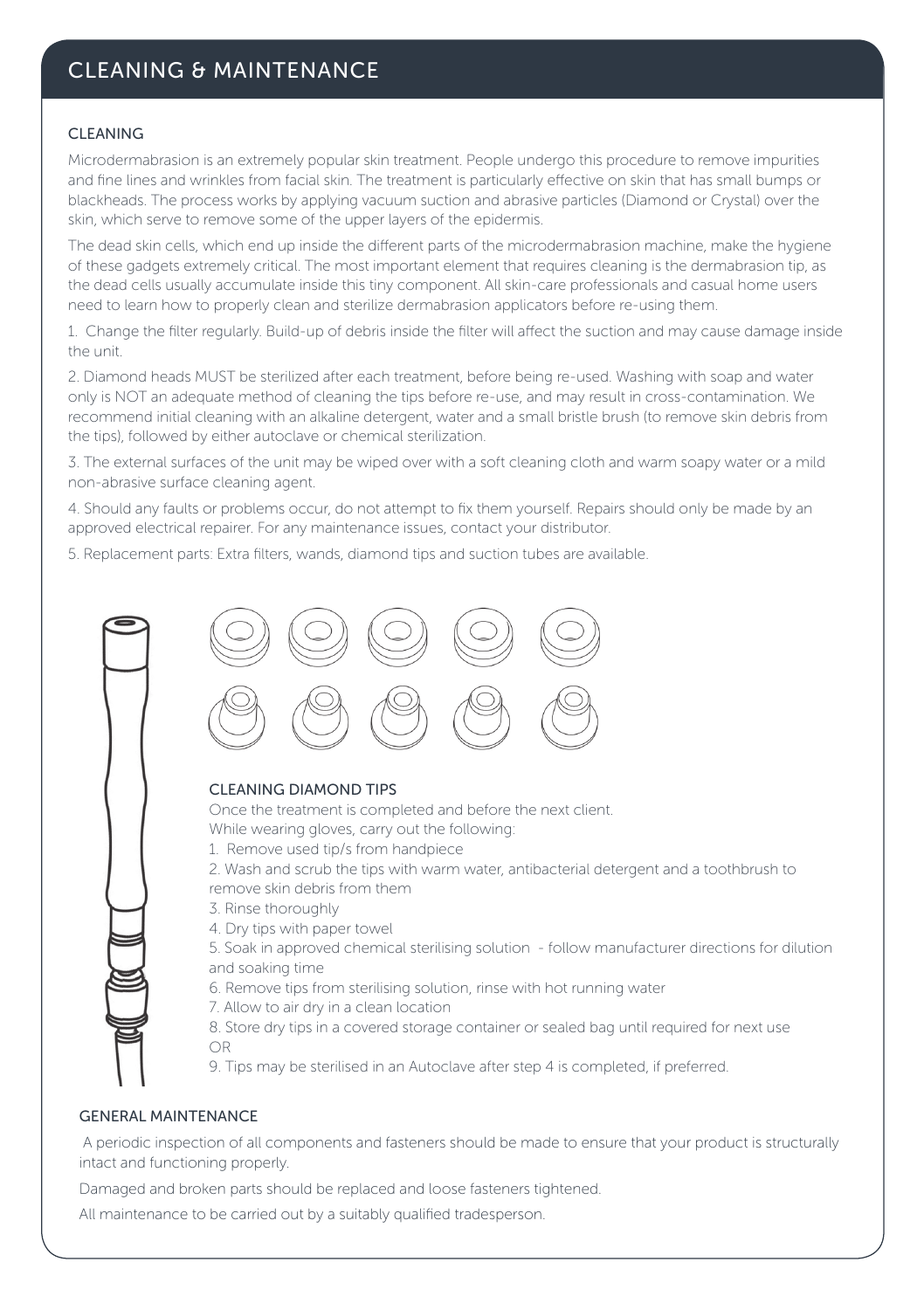## TREATMENT METHODS

#### GENTLE SKIN-RESURFACING TREATMENT

Removes and exfoliates dull, dead skin cells, to reduce fine lines, acne scars and unwanted pigmentation

#### INDICATIONS:

- Rough, dull, flaky or devitalised skin
- Congested or break-out prone skin
- Ageing or sun-damaged skin
- Skin with excess oil, pigmentation or acne scaring

#### SUGGESTED FREQUENCY OF TREATMENT:

- 1 x fortnight for 6 treatments for intensive results.
- 1 x month for maintenance.

#### CLIENT PREPARATION:

- Remove all jewellery and protect client's hair with a cap or headband.
- Wash your hands and put gloves on.

#### STEP 1 CLEANSE & ANALYSE

Cleanse the skin Put on clean gloves to start the treatment. Analyse the skin. Make sure you look for the following: How thick or thin, how sensitive, how vascular the skin is, if the skin is lax or loose, if it needs an intense or gentle treatment.

#### STEP 2 DIAMOND MICRODERMABRASION

Select a fresh (clean) tip, put it on the handpiece in front of the client

- Select the level of abrasion based on the skin qualities.
- The finest (lowest abrasion) tip is numbered 250, and the most coarse (most abrasive) is 75.
- Use the larger size tips for the broader, fleshy areas of the face and the small size for smaller or curved areas eg around the nose, crease of the chin etc.

Choose a low level of suction to start with

Start at the centre area of the chin & work outwards in slow sweeping movements

Support the skin with your other hand as you go

Adjust suction as required, and use multiple tips if needed

• Higher level of suction and more coarse (more abrasive) tip for thicker or congested skins, acne scarring or more intense treatment

• Lower level of suction and finer (less abrasive) tip for thinner, sensitive, vascular skins or less intense treatment Cover each section of the face, working upwards and with outwards strokes where possible (encourages lymph drainage)

• Make sure each sweep joins onto the last – don't miss patches. Don't treat inside the orbital rim (inside the area of the eye bones or under the brow)

Commence with a second pass if required (sweep the strokes in opposite direction to first pass)

• A back and forth 'scrubbing' motion may be used for areas requiring extra attention (congested, scarred area) Take care not to over treat.

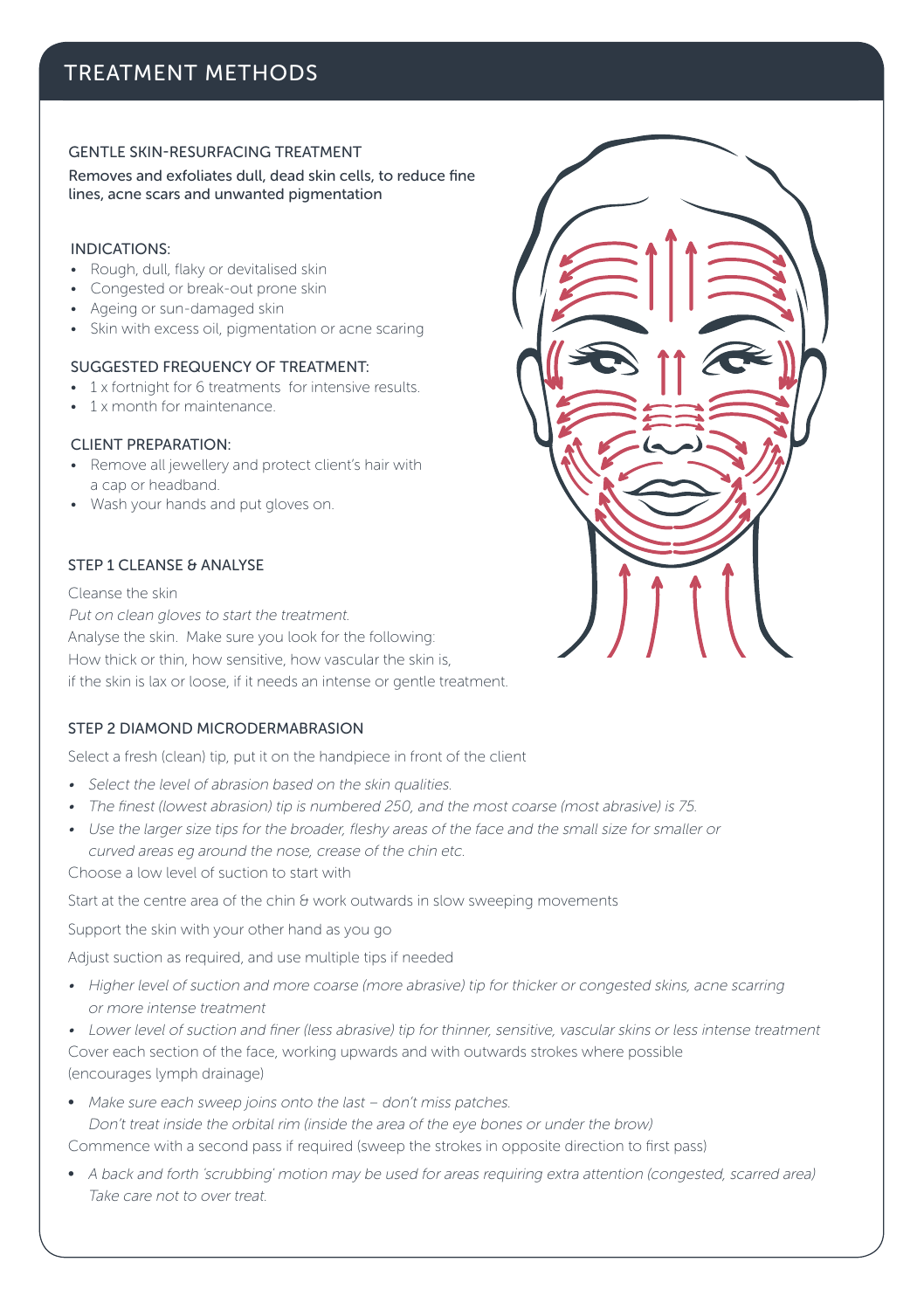## TREATMENT METHODS

#### STEP 3 DIAMOND REMOVAL & EXTRACTIONS

Remove debris from the skin with sponges/fibrella and water. Perform extractions if required.

#### STEP 4 HYDRATING MASK

Apply a mask of your choice to intensively hydrate and restore the skin. Apply to the face and neck. Any type of Cream, Gel, Clay, Collagen Fleece, Rubber or setting masks may be used, depending on skin type and products available. Eye masks can be included as an extra treatment option. Remove mask after 15 minutes, using sponges or a warm aromatic towel.

#### FINAL HYDRATION

Apply small amount of Treatment Cream, Eye Cream and Sun Protection to finish.

#### BENEFITS AND INDICATIONS:

Diamond Microdermabrasion is used to deeply exfoliate the skin. The diamond tips are used under vacuum suction to lightly abrade the skin surface resulting in a smoother and clearer skin. Cellular functions and repair processes are stimulated, which can improve the skins overall appearance and health. Many conditions can be improved with Microdermabrasion, including:

- Dry, rough skin, uneven skin texture, enlarged pores
- Skins showing signs of aging, fine lines and wrinkles
- Dull and devitalized skins
- Scarring and surface irregularities
- **Pigmentation**
- Comedones, congestion, breakouts, acne and acne scarring
- Keratosis pilaris (red bumpy "rashy" skin condition often appearing on backs of arms, thighs, buttocks etc)
- Ingrown hairs

A course of 6-10 sessions is often recommended for best results. Treatments may be performed every 2-4 weeks, depending on the skin condition. Deeper or more severe conditions like scarring may require more treatments and/ or additional modalities.

It is normal for the skin to exhibit some redness after treatment. This will settle within several hours for most people.

Some mild oedema (swelling or puffiness) may also be noticed. This is due to the mild inflammatory response caused by the suction and abrasion, and is not a concern. It actually causes a deep cellular response which promotes the stimulation of collagen and regeneration in the skin, thereby improving the structure and strength of the skin in the long-term. These are not complications, and should not cause any concern.

As long as correct sterilization procedures are observed, and treatments are not performed overly aggressively, it is rare for complications (such as injury or infection) to result from Microdermabrasion treatments.

## CONTRAINDICATIONS

- 1. Clients currently using Ro-Accutane, or who have used Ro-Accutane in the last 6 months.
- 2. Clients with extremely thin, lax skin or highly vascular conditions, including active Rosacea.
- 3. Eczema/Dermatitis in the treatment area or any other skin where the barrier function has been impaired (allergic reactions, injury etc)
- 4. Active Herpes Simplex (cold sore) lesions.
- 5. Weeping, scabbed or crusted acne lesions, severely inflamed acne (eg cystic acne).
- 6. Open wounds, scabs or skin infections in the treatment area.
- 7. Tumours and skin cancer lesions.